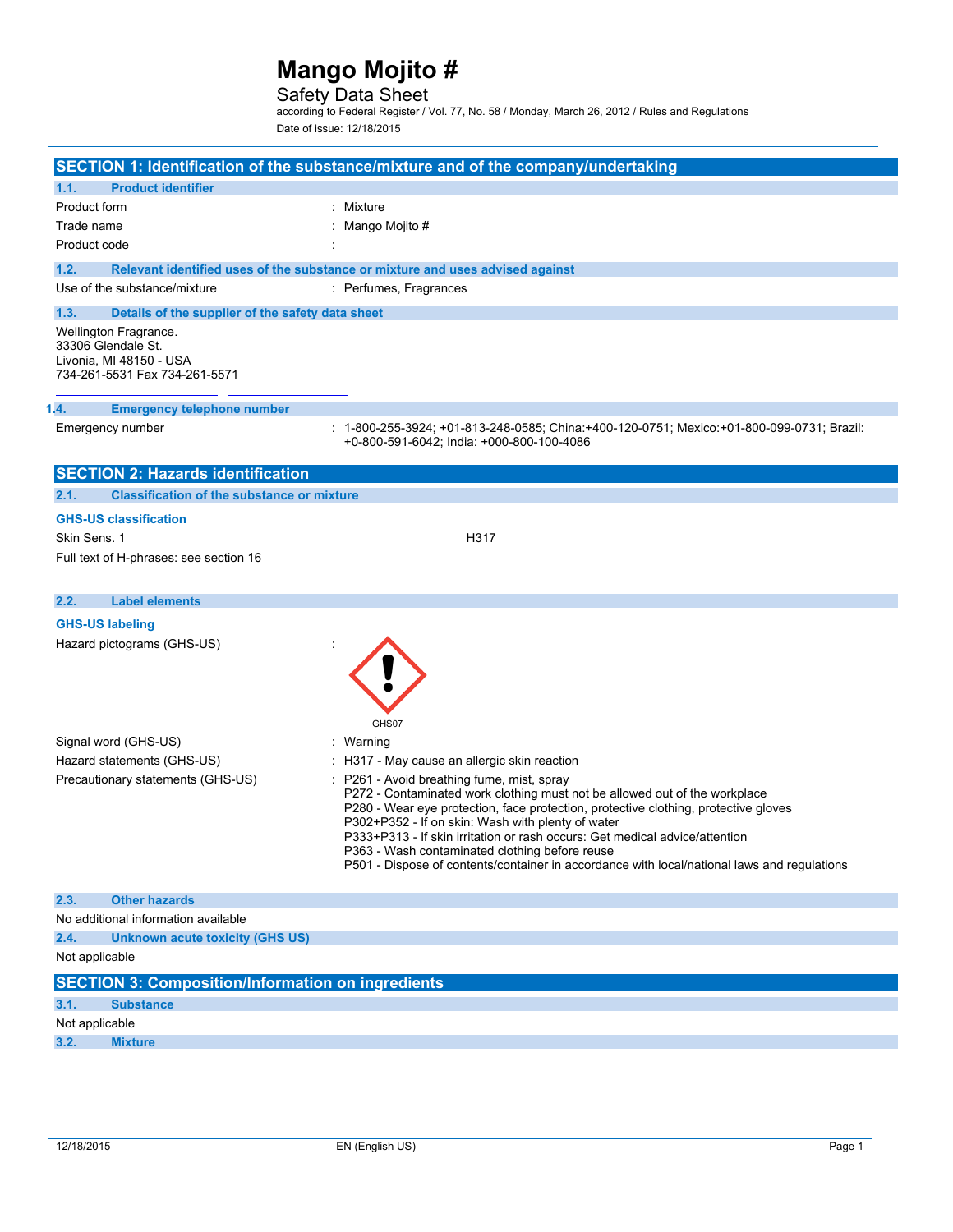### Safety Data Sheet

according to Federal Register / Vol. 77, No. 58 / Monday, March 26, 2012 / Rules and Regulations

| <b>Name</b> | <b>Product identifier</b> | $\frac{9}{6}$ | <b>GHS-US classification</b>                                                                                        |
|-------------|---------------------------|---------------|---------------------------------------------------------------------------------------------------------------------|
| d-Limonene  | (CAS No) 5989-27-5        | $0.1 - 1$     | Flam. Lig. 3, H226<br>Skin Irrit. 2, H315<br>Skin Sens. 1, H317<br>Aquatic Acute 1, H400<br>Aquatic Chronic 1, H410 |

Allergen report available upon request.

Full text of H-phrases: see section 16

| <b>SECTION 4: First aid measures</b>                                                                    |                                                                                                                                                                                                                                                                                                                                                                                                  |
|---------------------------------------------------------------------------------------------------------|--------------------------------------------------------------------------------------------------------------------------------------------------------------------------------------------------------------------------------------------------------------------------------------------------------------------------------------------------------------------------------------------------|
| 4.1.<br><b>Description of first aid measures</b>                                                        |                                                                                                                                                                                                                                                                                                                                                                                                  |
| First-aid measures general                                                                              | : Never give anything by mouth to an unconscious person. If you feel unwell, seek medical<br>advice (show the label where possible).                                                                                                                                                                                                                                                             |
| First-aid measures after inhalation                                                                     | Allow victim to breathe fresh air. Allow the victim to rest.                                                                                                                                                                                                                                                                                                                                     |
| First-aid measures after skin contact                                                                   | Wash with plenty of soap and water. If skin irritation or rash occurs: Get immediate medical<br>advice/attention. Get medical advice/attention. Specific treatment (see Get immediate medical<br>advice/attention on this label). Wash contaminated clothing before reuse. Remove affected<br>clothing and wash all exposed skin area with mild soap and water, followed by warm water<br>rinse. |
| First-aid measures after eye contact                                                                    | Rinse immediately with plenty of water. Obtain medical attention if pain, blinking or redness<br>persist.                                                                                                                                                                                                                                                                                        |
| First-aid measures after ingestion                                                                      | : Rinse mouth. Do NOT induce vomiting. Obtain emergency medical attention.                                                                                                                                                                                                                                                                                                                       |
| 4.2.<br>Most important symptoms and effects, both acute and delayed                                     |                                                                                                                                                                                                                                                                                                                                                                                                  |
| Symptoms/injuries                                                                                       | : Not expected to present a significant hazard under anticipated conditions of normal use.                                                                                                                                                                                                                                                                                                       |
| Symptoms/injuries after inhalation                                                                      | : May cause an allergic skin reaction.                                                                                                                                                                                                                                                                                                                                                           |
| Indication of any immediate medical attention and special treatment needed<br>4.3.                      |                                                                                                                                                                                                                                                                                                                                                                                                  |
| No additional information available                                                                     |                                                                                                                                                                                                                                                                                                                                                                                                  |
| <b>SECTION 5: Firefighting measures</b>                                                                 |                                                                                                                                                                                                                                                                                                                                                                                                  |
| 5.1.<br><b>Extinguishing media</b>                                                                      |                                                                                                                                                                                                                                                                                                                                                                                                  |
| Suitable extinguishing media                                                                            | : Foam. Dry powder. Carbon dioxide. Water spray. Sand.                                                                                                                                                                                                                                                                                                                                           |
| Unsuitable extinguishing media                                                                          | : Do not use a heavy water stream.                                                                                                                                                                                                                                                                                                                                                               |
| 5.2.<br>Special hazards arising from the substance or mixture                                           |                                                                                                                                                                                                                                                                                                                                                                                                  |
| No additional information available                                                                     |                                                                                                                                                                                                                                                                                                                                                                                                  |
| 5.3.<br><b>Advice for firefighters</b>                                                                  |                                                                                                                                                                                                                                                                                                                                                                                                  |
| Firefighting instructions                                                                               | : Use water spray or fog for cooling exposed containers. Exercise caution when fighting any<br>chemical fire. Prevent fire-fighting water from entering environment.                                                                                                                                                                                                                             |
| Protection during firefighting                                                                          | : Do not enter fire area without proper protective equipment, including respiratory protection.                                                                                                                                                                                                                                                                                                  |
| <b>SECTION 6: Accidental release measures</b>                                                           |                                                                                                                                                                                                                                                                                                                                                                                                  |
| 6.1.<br>Personal precautions, protective equipment and emergency procedures                             |                                                                                                                                                                                                                                                                                                                                                                                                  |
| 6.1.1.<br>For non-emergency personnel                                                                   |                                                                                                                                                                                                                                                                                                                                                                                                  |
| Emergency procedures                                                                                    | : Evacuate unnecessary personnel.                                                                                                                                                                                                                                                                                                                                                                |
| 6.1.2.<br>For emergency responders                                                                      |                                                                                                                                                                                                                                                                                                                                                                                                  |
| Protective equipment                                                                                    | : Equip cleanup crew with proper protection.                                                                                                                                                                                                                                                                                                                                                     |
| Emergency procedures                                                                                    | : Ventilate area.                                                                                                                                                                                                                                                                                                                                                                                |
| 6.2.<br><b>Environmental precautions</b>                                                                |                                                                                                                                                                                                                                                                                                                                                                                                  |
| Prevent entry to sewers and public waters. Notify authorities if liquid enters sewers or public waters. |                                                                                                                                                                                                                                                                                                                                                                                                  |
| 6.3.<br>Methods and material for containment and cleaning up                                            |                                                                                                                                                                                                                                                                                                                                                                                                  |
| Methods for cleaning up                                                                                 | : Soak up spills with inert solids, such as clay or diatomaceous earth as soon as possible. Collect<br>spillage. Store away from other materials.                                                                                                                                                                                                                                                |

### **6.4. Reference to other sections**

See Heading 8. Exposure controls and personal protection.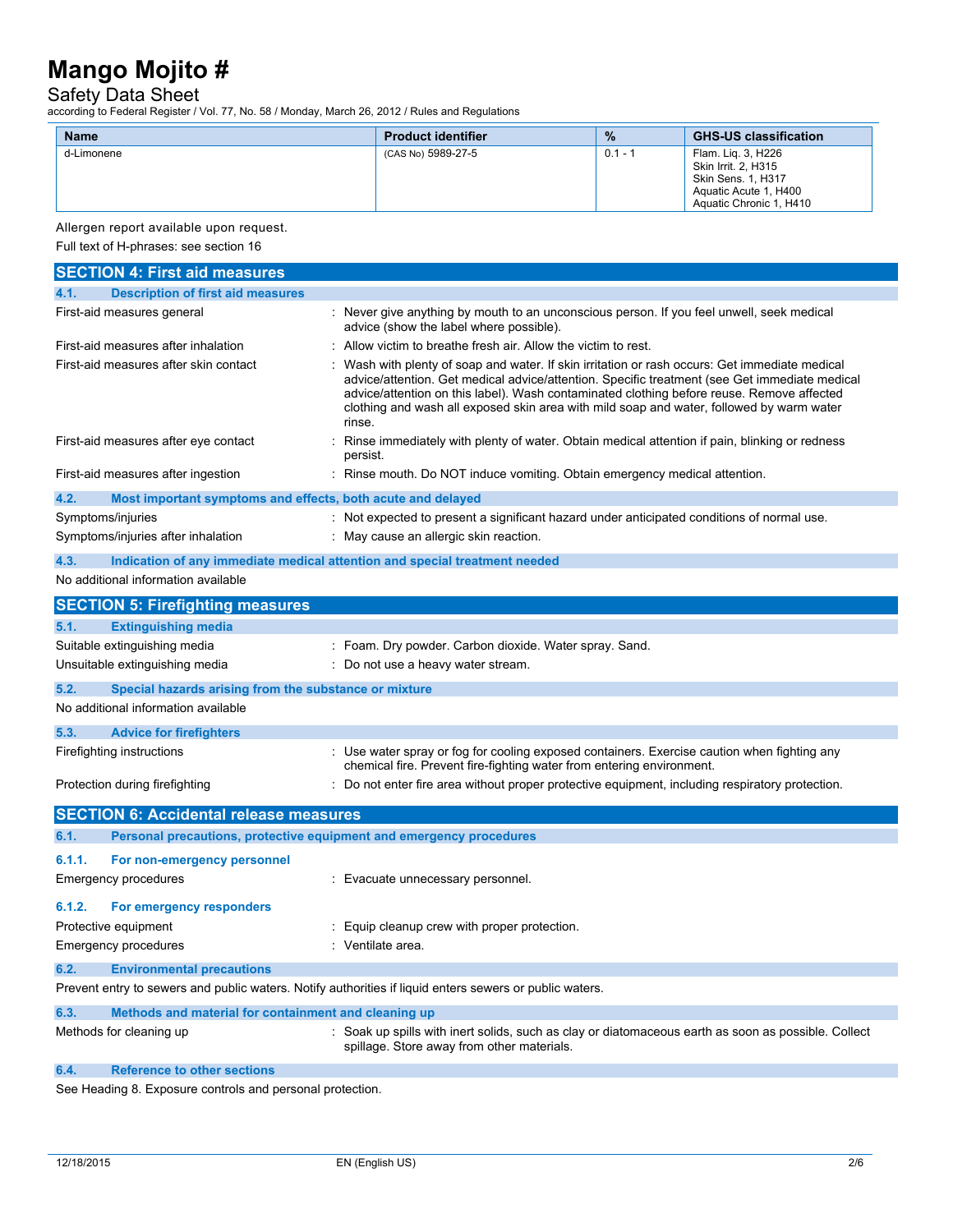### Safety Data Sheet

according to Federal Register / Vol. 77, No. 58 / Monday, March 26, 2012 / Rules and Regulations

| <b>SECTION 7: Handling and storage</b>                               |                                                                                                                                                                                                                                          |  |
|----------------------------------------------------------------------|------------------------------------------------------------------------------------------------------------------------------------------------------------------------------------------------------------------------------------------|--|
| 7.1.<br><b>Precautions for safe handling</b>                         |                                                                                                                                                                                                                                          |  |
| Precautions for safe handling                                        | : Avoid breathing fume, mist, spray. Wash hands and other exposed areas with mild soap and<br>water before eating, drinking or smoking and when leaving work. Provide good ventilation in<br>process area to prevent formation of vapor. |  |
| Hygiene measures                                                     | : Contaminated work clothing should not be allowed out of the workplace. Wash contaminated<br>clothing before reuse.                                                                                                                     |  |
| 7.2.<br>Conditions for safe storage, including any incompatibilities |                                                                                                                                                                                                                                          |  |
| Storage conditions                                                   | : Keep only in the original container in a cool, well ventilated place away from : Keep away from<br>heat, hot surfaces, sparks, open flames and other ignition sources. No smoking. Keep<br>container closed when not in use.           |  |
| Incompatible products                                                | : Strong bases. Strong acids.                                                                                                                                                                                                            |  |
| Incompatible materials                                               | : Sources of ignition. Direct sunlight.                                                                                                                                                                                                  |  |
| Storage temperature                                                  | : 25 °C                                                                                                                                                                                                                                  |  |
| Storage area                                                         | : Store in a well-ventilated place. Store away from heat.                                                                                                                                                                                |  |
| Special rules on packaging                                           | : Store in a closed container.                                                                                                                                                                                                           |  |
| Packaging materials                                                  | : Do not store in corrodable metal.                                                                                                                                                                                                      |  |
| <b>Specific end use(s)</b><br>7.3.                                   |                                                                                                                                                                                                                                          |  |

No additional information available

## **SECTION 8: Exposure controls/personal protection**

#### **8.1. Control parameters**

No additional information available

| 8.2.            | <b>Exposure controls</b>      |                                   |
|-----------------|-------------------------------|-----------------------------------|
|                 | Personal protective equipment | : Avoid all unnecessary exposure. |
| Hand protection |                               | Wear protective aloves            |

| : Chemical goggles or safety glasses.    |
|------------------------------------------|
| : Wear appropriate mask.                 |
| : Do not eat, drink or smoke during use. |
|                                          |

| <b>SECTION 9: Physical and chemical properties</b>            |                      |     |
|---------------------------------------------------------------|----------------------|-----|
| 9.1.<br>Information on basic physical and chemical properties |                      |     |
| Physical state                                                | : Liquid             |     |
| Color                                                         | : light yellow amber |     |
| Odor                                                          | : Fruity             |     |
| Odor threshold                                                | : No data available  |     |
| pH                                                            | : No data available  |     |
| Relative evaporation rate (butyl acetate=1)                   | : No data available  |     |
| Melting point                                                 | : No data available  |     |
| Freezing point                                                | : No data available  |     |
| Boiling point                                                 | : No data available  |     |
| Flash point                                                   | : $>93.33$ °C        |     |
| Auto-ignition temperature                                     | : No data available  |     |
| Decomposition temperature                                     | : No data available  |     |
| Flammability (solid, gas)                                     | : No data available  |     |
| Vapor pressure                                                | : No data available  |     |
| Relative vapor density at 20 °C                               | : No data available  |     |
| Relative density                                              | : No data available  |     |
| Solubility                                                    | : No data available  |     |
| Log Pow                                                       | : No data available  |     |
| Log Kow                                                       | : No data available  |     |
| Viscosity, kinematic                                          | : No data available  |     |
| 12/18/2015                                                    | EN (English US)      | 3/6 |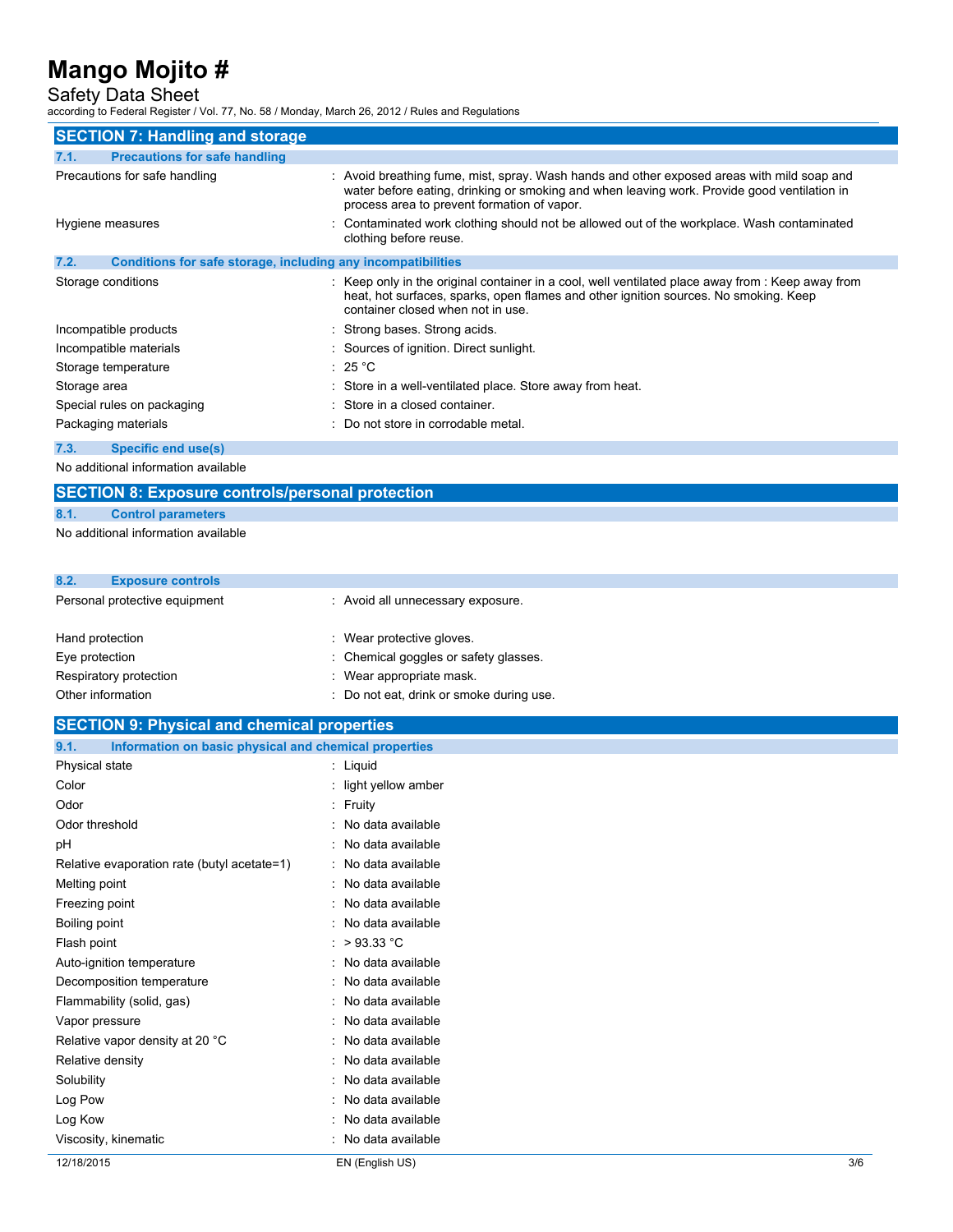### Safety Data Sheet

according to Federal Register / Vol. 77, No. 58 / Monday, March 26, 2012 / Rules and Regulations

| Viscosity, dynamic                                   | : No data available                                               |
|------------------------------------------------------|-------------------------------------------------------------------|
| Explosive properties                                 | No data available                                                 |
| Oxidizing properties                                 | No data available                                                 |
| <b>Explosion limits</b>                              | No data available                                                 |
| <b>Other information</b><br>9.2.                     |                                                                   |
| No additional information available                  |                                                                   |
|                                                      |                                                                   |
| <b>SECTION 10: Stability and reactivity</b>          |                                                                   |
| 10.1.<br><b>Reactivity</b>                           |                                                                   |
| No additional information available                  |                                                                   |
| 10.2.<br><b>Chemical stability</b>                   |                                                                   |
| Not established.                                     |                                                                   |
| 10.3.<br><b>Possibility of hazardous reactions</b>   |                                                                   |
| Not established.                                     |                                                                   |
|                                                      |                                                                   |
| 10.4.<br><b>Conditions to avoid</b>                  |                                                                   |
| Direct sunlight. Extremely high or low temperatures. |                                                                   |
| 10.5.<br><b>Incompatible materials</b>               |                                                                   |
| Strong acids. Strong bases.                          |                                                                   |
| 10.6.<br><b>Hazardous decomposition products</b>     |                                                                   |
| fume. Carbon monoxide. Carbon dioxide.               |                                                                   |
| <b>SECTION 11: Toxicological information</b>         |                                                                   |
|                                                      |                                                                   |
| 11.1.<br>Information on toxicological effects        |                                                                   |
|                                                      |                                                                   |
| Acute toxicity                                       | : Not classified                                                  |
| Mango Mojito #                                       |                                                                   |
| Skin corrosion/irritation                            | : Not classified                                                  |
| Serious eye damage/irritation                        | Not classified                                                    |
|                                                      |                                                                   |
| Respiratory or skin sensitization                    | May cause an allergic skin reaction.                              |
| Germ cell mutagenicity                               | Not classified                                                    |
| Carcinogenicity                                      | Not classified                                                    |
| <b>Mango Mojito #</b>                                |                                                                   |
| Reproductive toxicity                                | : Not classified                                                  |
| Specific target organ toxicity (single exposure)     | : Not classified                                                  |
| <b>Mango Mojito #</b>                                |                                                                   |
| Specific target organ toxicity (repeated             | : Not classified                                                  |
| exposure)                                            |                                                                   |
| Aspiration hazard                                    | : Not classified                                                  |
| Potential Adverse human health effects and           | Based on available data, the classification criteria are not met. |
| symptoms                                             |                                                                   |
| Symptoms/injuries after inhalation                   | : May cause an allergic skin reaction.                            |
|                                                      |                                                                   |
| <b>SECTION 12: Ecological information</b>            |                                                                   |
| <b>Toxicity</b><br>12.1.                             |                                                                   |
| No additional information available                  |                                                                   |
| 12.2.<br><b>Persistence and degradability</b>        |                                                                   |
| <b>Mango Mojito #</b>                                |                                                                   |
| Persistence and degradability                        | Not established.                                                  |
| <b>Bioaccumulative potential</b><br>12.3.            |                                                                   |
| <b>Mango Mojito #</b>                                |                                                                   |
| Bioaccumulative potential                            | Not established.                                                  |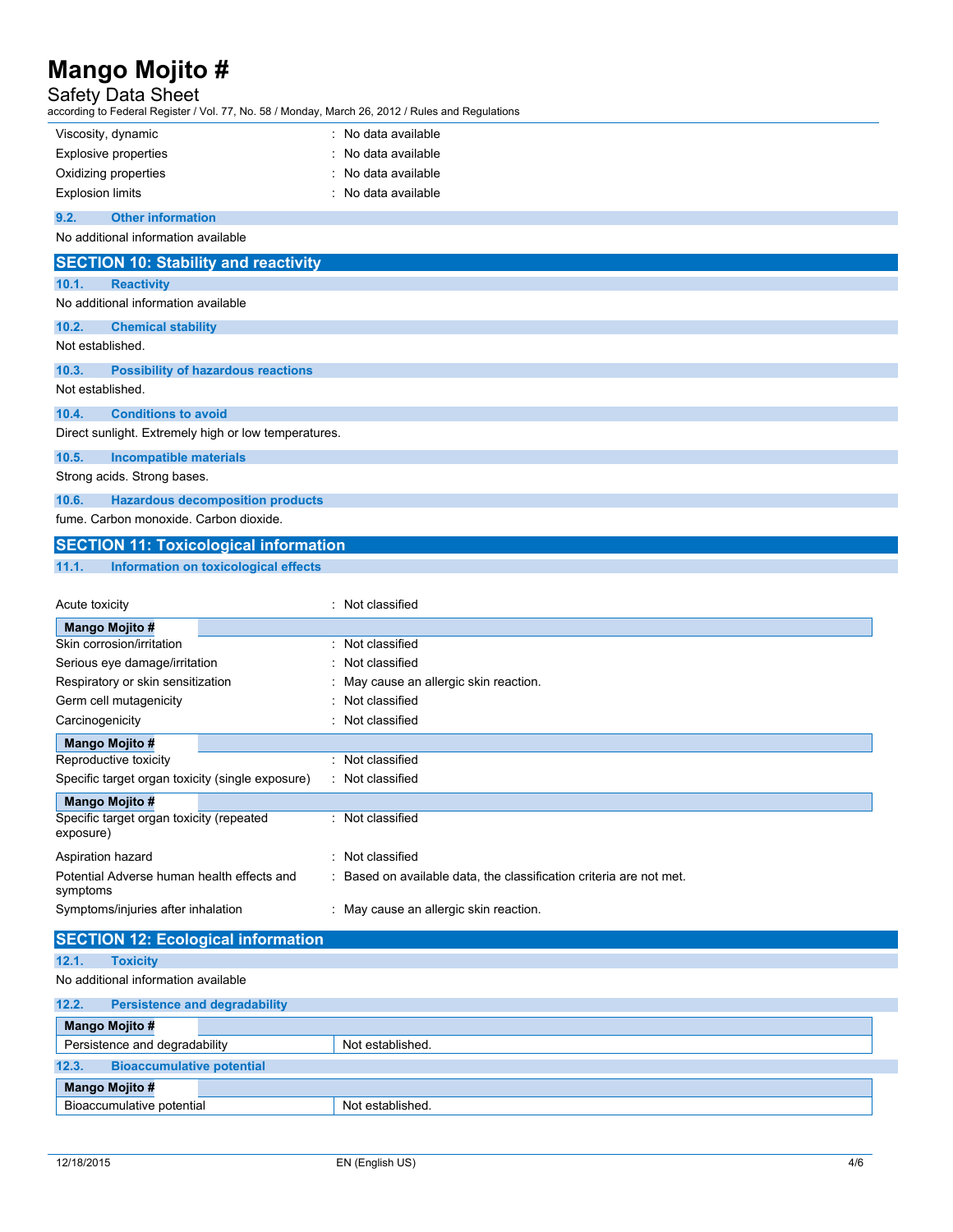### Safety Data Sheet

according to Federal Register / Vol. 77, No. 58 / Monday, March 26, 2012 / Rules and Regulations

| 12.4.<br><b>Mobility in soil</b>                                                                                                                                                                                                                                                                                       |                                                                                                                                                                  |  |
|------------------------------------------------------------------------------------------------------------------------------------------------------------------------------------------------------------------------------------------------------------------------------------------------------------------------|------------------------------------------------------------------------------------------------------------------------------------------------------------------|--|
| No additional information available                                                                                                                                                                                                                                                                                    |                                                                                                                                                                  |  |
| 12.5.<br><b>Other adverse effects</b>                                                                                                                                                                                                                                                                                  |                                                                                                                                                                  |  |
| Effect on ozone layer                                                                                                                                                                                                                                                                                                  |                                                                                                                                                                  |  |
| Effect on the global warming                                                                                                                                                                                                                                                                                           | : No known ecological damage caused by this product.                                                                                                             |  |
| Other information                                                                                                                                                                                                                                                                                                      | : Avoid release to the environment.                                                                                                                              |  |
| <b>SECTION 13: Disposal considerations</b>                                                                                                                                                                                                                                                                             |                                                                                                                                                                  |  |
| 13.1.<br><b>Waste treatment methods</b>                                                                                                                                                                                                                                                                                |                                                                                                                                                                  |  |
| Waste disposal recommendations                                                                                                                                                                                                                                                                                         | Dispose of contents/container in accordance with local/national laws and regulations. Dispose<br>in a safe manner in accordance with local/national regulations. |  |
| Ecology - waste materials                                                                                                                                                                                                                                                                                              | : Avoid release to the environment.                                                                                                                              |  |
| <b>SECTION 14: Transport information</b>                                                                                                                                                                                                                                                                               |                                                                                                                                                                  |  |
| In accordance with DOT                                                                                                                                                                                                                                                                                                 |                                                                                                                                                                  |  |
| Not regulated for transport                                                                                                                                                                                                                                                                                            |                                                                                                                                                                  |  |
| <b>Additional information</b>                                                                                                                                                                                                                                                                                          |                                                                                                                                                                  |  |
| Other information                                                                                                                                                                                                                                                                                                      | : No supplementary information available.                                                                                                                        |  |
|                                                                                                                                                                                                                                                                                                                        |                                                                                                                                                                  |  |
| <b>ADR</b>                                                                                                                                                                                                                                                                                                             |                                                                                                                                                                  |  |
| No additional information available                                                                                                                                                                                                                                                                                    |                                                                                                                                                                  |  |
| <b>Transport by sea</b>                                                                                                                                                                                                                                                                                                |                                                                                                                                                                  |  |
| No additional information available                                                                                                                                                                                                                                                                                    |                                                                                                                                                                  |  |
| <b>Air transport</b>                                                                                                                                                                                                                                                                                                   |                                                                                                                                                                  |  |
| No additional information available                                                                                                                                                                                                                                                                                    |                                                                                                                                                                  |  |
| <b>SECTION 15: Regulatory information</b>                                                                                                                                                                                                                                                                              |                                                                                                                                                                  |  |
| 15.1. US Federal regulations                                                                                                                                                                                                                                                                                           |                                                                                                                                                                  |  |
|                                                                                                                                                                                                                                                                                                                        | All components of this product are listed, or excluded from listing, on the United States Environmental Protection Agency Toxic                                  |  |
| Substances Control Act (TSCA) inventory.                                                                                                                                                                                                                                                                               |                                                                                                                                                                  |  |
| This product or mixture does not contain a toxic chemical or chemicals in excess of the applicable de minimis concentration as<br>specified in 40 CFR §372.38(a) subject to the reporting requirements of section 313 of Title III of the Superfund Amendments and<br>Reauthorization Act of 1986 and 40 CFR Part 372. |                                                                                                                                                                  |  |
| 15.2. International regulations                                                                                                                                                                                                                                                                                        |                                                                                                                                                                  |  |
| <b>CANADA</b>                                                                                                                                                                                                                                                                                                          |                                                                                                                                                                  |  |
|                                                                                                                                                                                                                                                                                                                        |                                                                                                                                                                  |  |
| d-Limonene (5989-27-5)                                                                                                                                                                                                                                                                                                 |                                                                                                                                                                  |  |
| Listed on the Canadian DSL (Domestic Substances List)                                                                                                                                                                                                                                                                  |                                                                                                                                                                  |  |

| VHMIS Classification | Class B Division 3 - Combustible Liquid                                       |
|----------------------|-------------------------------------------------------------------------------|
|                      | Class D Division 2 Subdivision B - Toxic material causing other toxic effects |
|                      |                                                                               |

#### **EU-Regulations**

#### **d-Limonene (5989-27-5)**

Listed on the EEC inventory EINECS (European Inventory of Existing Commercial Chemical Substances)

**Classification according to Regulation (EC) No. 1272/2008 [CLP]** Not determined

**Classification according to Directive 67/548/EEC [DSD] or 1999/45/EC [DPD]**

**15.2.2. National regulations**